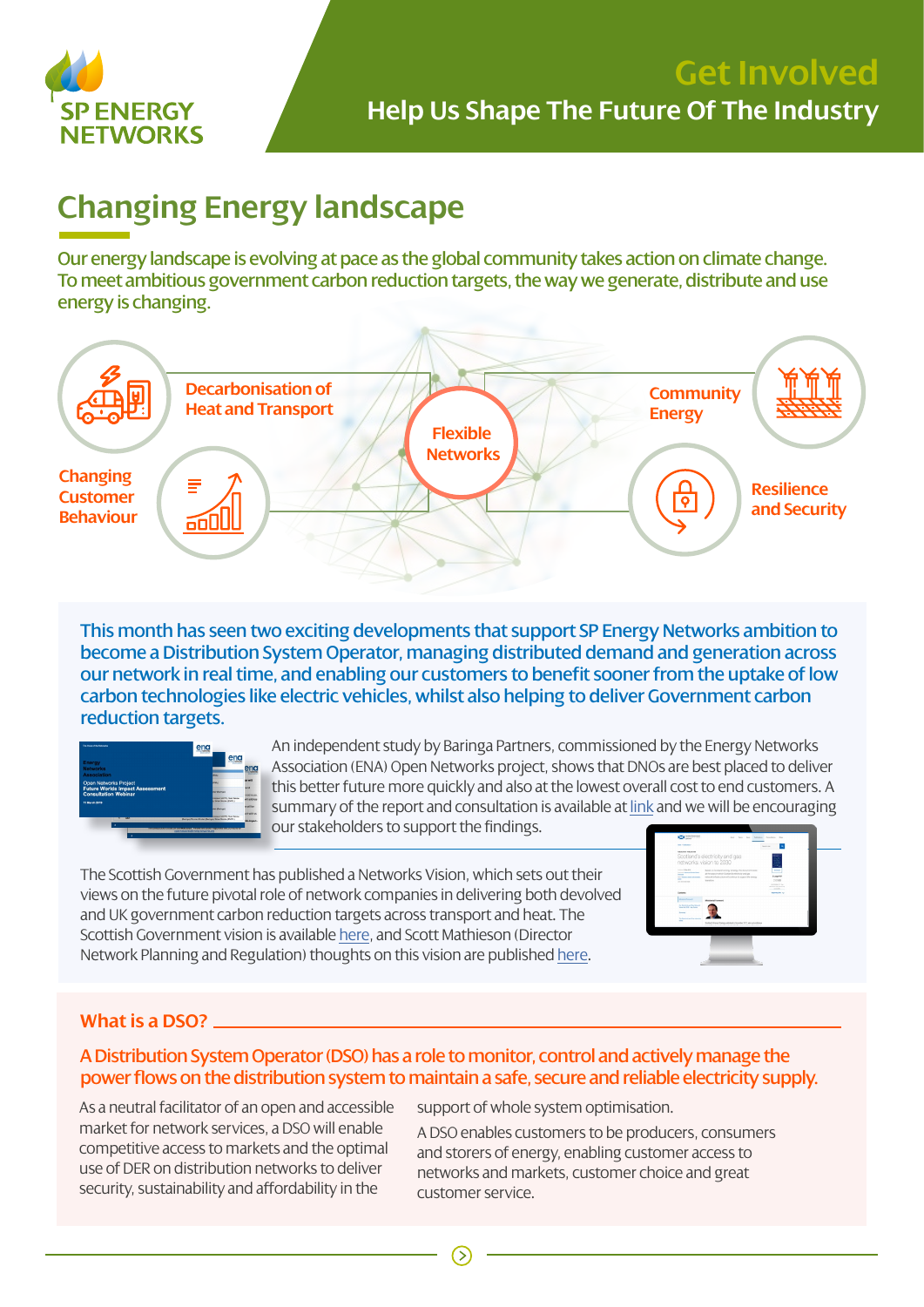

## **Get Involved Help Us Shape The Future Of The Industry**

## **The Future Worlds independent Impact Assessment** Why should the DNO become the DSO?

There are a range of options as to how the future smart energy grid could work, as illustrated in the below graphics. Independent consultant Baringa Partners has reviewed the likely outcomes of each of the five worlds, and

#### World A: DSO Coordinates

A world where the DSO (Distribution System Operator) acts as the neutral market facilitator for all Distributed Energy Resources (DER) and provides services on a locational basis to National Grid in its role as the Electricity System Operator (ESO).

#### World B: Co-ordinated DSO

ESO (Electricity System Operator) procurement and dispatch – a world where DSO and ESO work together to efficiently manage networks through coordinated procurement and dispatch of flexibility resources.

#### World C: Price Driven Flexibility

尒

A world where changes developed through Ofgem's Reform of electricity network access and forward-looking charges have improved access arrangements and forward looking signals for customers.



It is our view that World A and World B provide the lowest overall cost for customers, and provide the benefits in the shortest timescale. These worlds also provide the greatest opportunity for local energy schemes.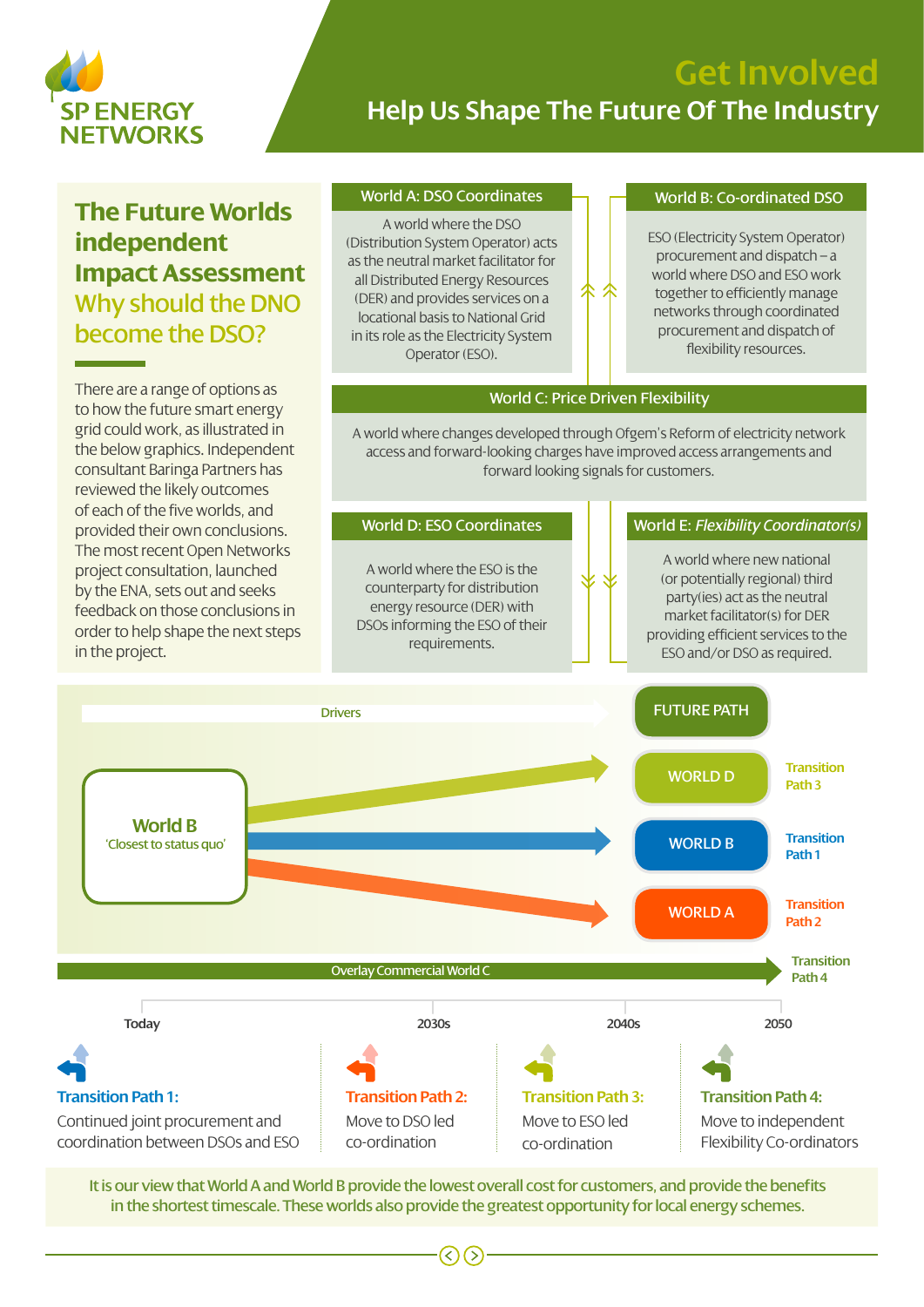

## **Get Involved Help Us Shape The Future Of The Industry**

### **So what does this mean for you and why should you get involved?**

This new model will ultimately transform our energy network to best meet the needs of all of our future energy consumers. It will allow for radical technological developments, such as two-way grids, smart vehicle charging, and smarter control of gas and electricity flows at the local level. We know our stakeholders have a wealth of experience and breadth of knowledge and viewpoints which can help inform this debate. We need your views to help build the evidence base and provide context from your experience about if, and why, you may participate in this new flexible market.

We'd therefore encourage you to take a look at the independent Baringa report, and would value your feedback in response to the consultation.



### **Consultation Key Dates**



 $(\langle \rangle)$